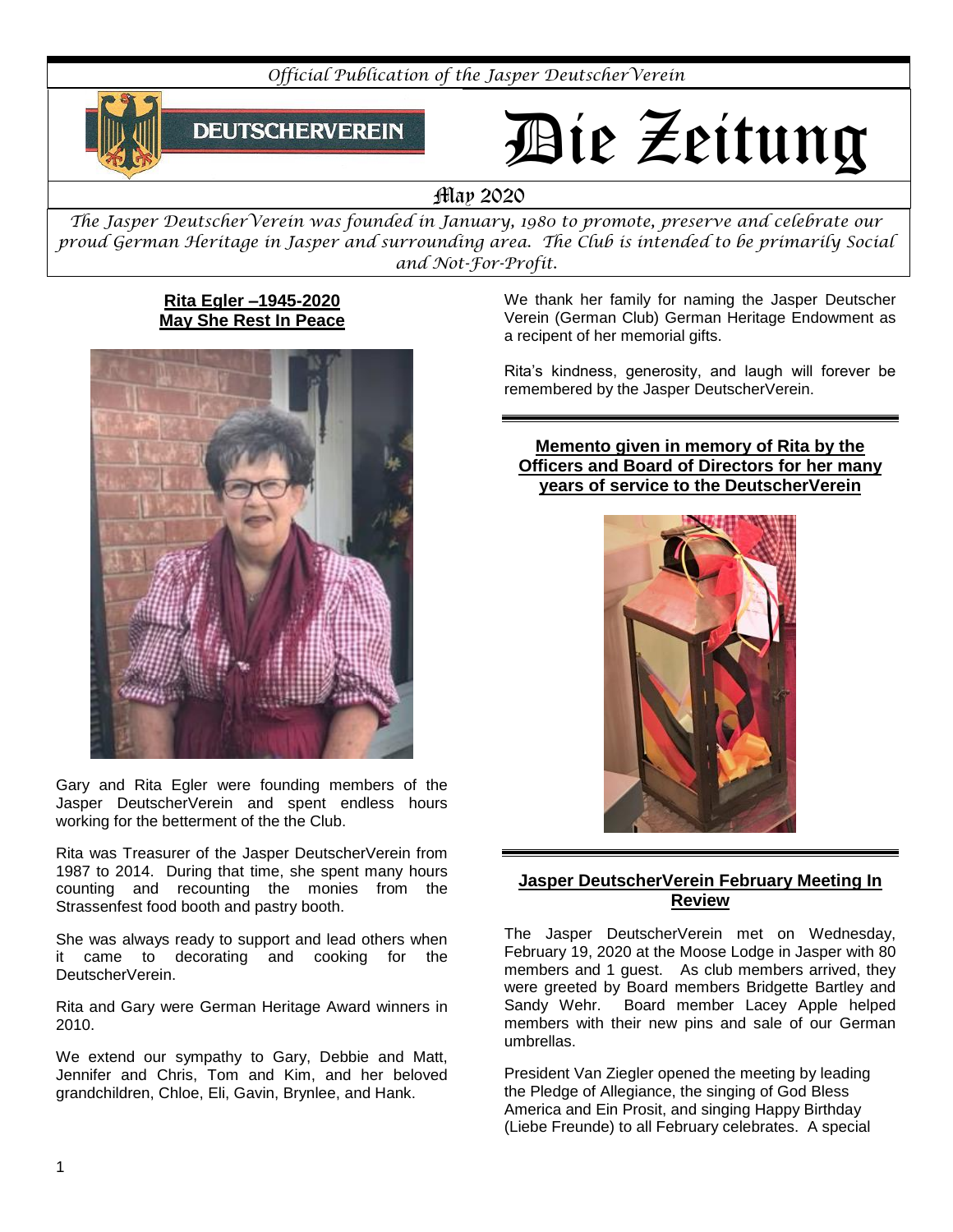note was made to congratulate Lavalla Breitwieser and Leo Eckerle on their 93<sup>rd</sup> and 90<sup>th</sup> birthdays, respectively.

A moment of silence was held for Jim Fritch, a longtime member, who passed away earlier in the week.

Paul and Laura Grammer led our homemade bread contest. There were 10 entries. Judges were Al Bennett, Heath Fierst, Regie Horn, Bob McCarty, Ross Halverson, Ed Boeglin, Dave Prechtel, Stephanie Haas.

Judy Bennett was honored for her hard work repainting the 80's-era German cutouts Van obtained with updated characters and a beautiful background. The updated cutouts will be featured at our July 12th StrassenVORfest ("Prep for the fest") at the Jasper Moose Lodge, as well as around the downtown square during Strassenfest. President Van Ziegler presented her with a gift certificate and a German Umbrella. Great job and many thanks, Judy!

President Van Ziegler reminded club members that in addition to Board member Bridgette Bartley obtaining an expanded selection of new German clothing for sale at StrassenVORfest, we are offering to sell clothing members may have that they are no longer using, for whatever reason, at this event. Members can bring this clothing to the March, April or May meetings, and should include their name, sizing, and what they would like to sell their clothing for.

Board member Sandy Wehr then gave an update on Sister Cities of Jasper for approval by the German Club. Mary Leah Siegel is now President, Sandy Wehr is Vice-President, Sherri Keller is Secretary, and Matt Hilger is Treasurer. Voting was unanimous in favor of this group.

Jackie Braunecker answered questions about the 25th Anniversary Trip of Jasper Cities Sister Cities Partnership to Pfaffenweiler Germany from June 23 – June 30th of this year. Deposits for the trip are due by March 16th. You can find more information on the Jasper City website. This is a great way to have an inexpensive trip to Germany with built-in fun!

Board member Laura Grammer is wanting more couples to dance the Landler dance during the Strassenfest Thursday Heritage Night activities. There are several Sunday practice dates scheduled for this fun activity. March 1st, 1pm, March 15th, 1pm, April 19th 1pm at Jasper High School.

President Van Ziegler gave an overview of the trip to Nashville, Tennessee on October 9-10th. The trip includes admissions to the Country Music Hall of Fame, RCA Studio B, Grand Ole Opry, and a Behind the Scenes tour of the Opry. The trip also includes dinner at Bavarian Bierhaus, a popular German restaurant, and a visit to the 40th anniversary of the Nashville Octoberfest

in Germantown for singing, beer-tasting, and fun! August 25th is the deadline to sign up for this German Club outing. An email has been sent on the registration form and how to submit it to all club members.

After a meal of Brats and Hamburgers, Eli Haddix of Louisville, KY gave a presentation on understanding the wide variety of beers and how they can complement your meal. A group of volunteers participated in an informative and fun beer-tasting event, and prizes for this event were won by Dave Prechtel, Phyllis Ackerman, and Al Astrike.

The attendance prize drawing winners were Al Haas and Nancy Prechtel. Special prize drawing winners were Judy McCarty and Al Haas.

Paul Grammer announced the winners of the breadjudging contest. Winners were Table Bread 1st place Marilyn Brames, 2nd place Noah Whalen, and 3rd place Lacey Apple. Sweet Breads winners were 1st place, Van Ziegler, 2nd place Nancy Ziegler, and 3rd place Yvonne Mullen. Everyone enjoyed sampling the breads after the judging and announcement of winners.

Our next German Club meeting will be Wednesday, March 18th, with a dinner featuring Spaghetti and garlic bread, and a presentation by Clayton Boyles, Executive Director of the Dubois County Community Foundation. Members A-H dessert, I-Q vegetable, R -Z salad.

Submitted by

*Barb Schmitt*  **Secretary** 

### **A message from our president**

A heart-felt "willkommen" to all our German Club members. As I'm certain you'll agree, this 40<sup>th</sup> anniversary year for our club has been the most interesting year we've ever had. Our prayers and well wishes go to each and every one of you, your family, and our entire community.

Many of you have volunteered your time and monies to help others in our community deal with this situation, and to every one of you, a special place of honor to you in each of our hearts.

As we continue to move toward the conclusion of our pandemic to a more peaceful, healthy time, we continue to take caution and respect those individuals who are tasked with our nation's health.

As you have probably already seen, our May 20<sup>th</sup> club meeting has been canceled. We have also canceled our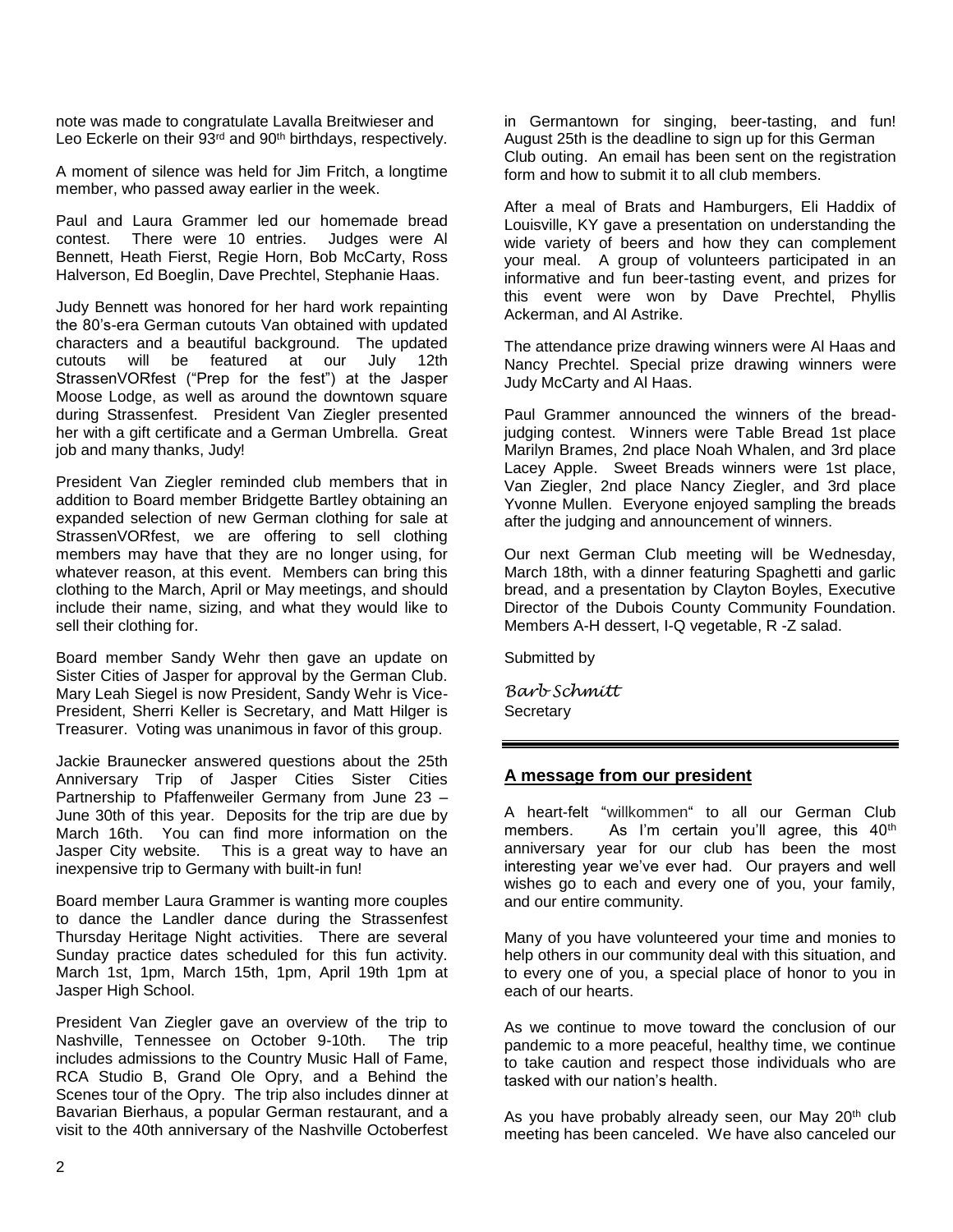regularly-scheduled Board of Director's meeting for May, but are communicating together as a board through a variety of means.

If we can, we will look at a June  $17<sup>th</sup>$  meeting. However, we will always be on the side of caution, and do so only if we feel it is appropriate.

Strassenfest 2020 is still scheduled for July 30 – August 2. We are needing to have enough volunteers to handle this most important event for our club.

StrassenVORfest is still planned for Sunday, July 12<sup>th</sup> at the Moose Lodge, starting at noon and going until 3 pm. This is a community event, but we especially want as many of our members there to enjoy the festivities, including dancing, singing, and an hourly drawing for a German-inspired gift basket. As mentioned in prior meetings, we would sincerely appreciate if you could bring cookies along to the fest so we can create a "cookie table" for everyone to enjoy in addition to purchased food from the Moose. We'll have a sign-up sheet at our meetings to make certain we have enough. We'll also be promoting a "Strassenfest house decorating contest".

Volunteering is probably the biggest show of support for our club that you can do. This can be as simple as being a "mentor" to new members, or as critical as volunteering for our most important fund-raiser and display of our heritage and German work ethic,

Strassenfest, which happens July 30<sup>th</sup> through August 2 nd .

Our annual picnic is planned for Sunday, August 30<sup>th</sup> at the Jasper Outdoor Recreation Park. Stay tuned for more details.

The Nashville trip is still planned for October  $9<sup>th</sup>$  & 10<sup>th</sup>. Visits to "Music Row", a Grand Ol' Opry show, dinner at Bavarian Bierhaus, and spending time at the Nashville Octoberfest in Germantown with your fellow club members is a sure way to have a TON of fun! Call Jackie today at 812-482-7518 to get the travel form and make your down payment.

Again, thanks to everyone for pulling together during this difficult time. This will be over (soon?), and we can get back to enjoying each other's company.

We will keep you updated if things change.

*Van Ziegler* **President** 

**In this time of need for many people, now would be a great time to donate to a local charitable organization. Your generosity will be appreciated!!!!!**

#### **A message from our vice president**

I just had this sent to me, and a couple of other family members had seen it recently. It was a reminder that not all people are experiencing this situation the same. I thought it appropriate.

Perspective: WE ARE NOT IN THE SAME BOAT ...

I heard that we are all in the same boat, but it's not like that. We are in the same storm, but not in the same boat. Your ship could be shipwrecked and mine might not be. Or vice versa.

For some, quarantine is optimal. A moment of reflection, of re-connection, easy in flip flops, with a cocktail or coffee.

For others, this is a desperate financial & family crisis.

For some that live alone they're facing endless loneliness.

While for others it is peace, rest & time with their mother, father, sons & daughters.

With the \$600 weekly increase in unemployment some are bringing in more money to their households than they were working.

Others are working more hours for less money due to pay cuts or loss in sales.

Some families of 4 just received \$3400 from the stimulus while other families of 4 saw \$0.

Some were concerned about getting a certain candy for Easter while others were concerned if there would be enough bread, milk and eggs for the weekend.

Some want to go back to work because they don't qualify for unemployment and are running out of money.

Others want to kill those who break the quarantine.

Some are home spending 2-3 hours/day helping their child with online schooling while others are spending 2-3 hours/day to educate their children on top of a 10-12 hour workday.

Some have experienced the near death of the virus, some have already lost someone from it and some are not sure if their loved ones are going to make it.

Others don't believe this is a big deal.

Some have faith in God and expect miracles during this 2020.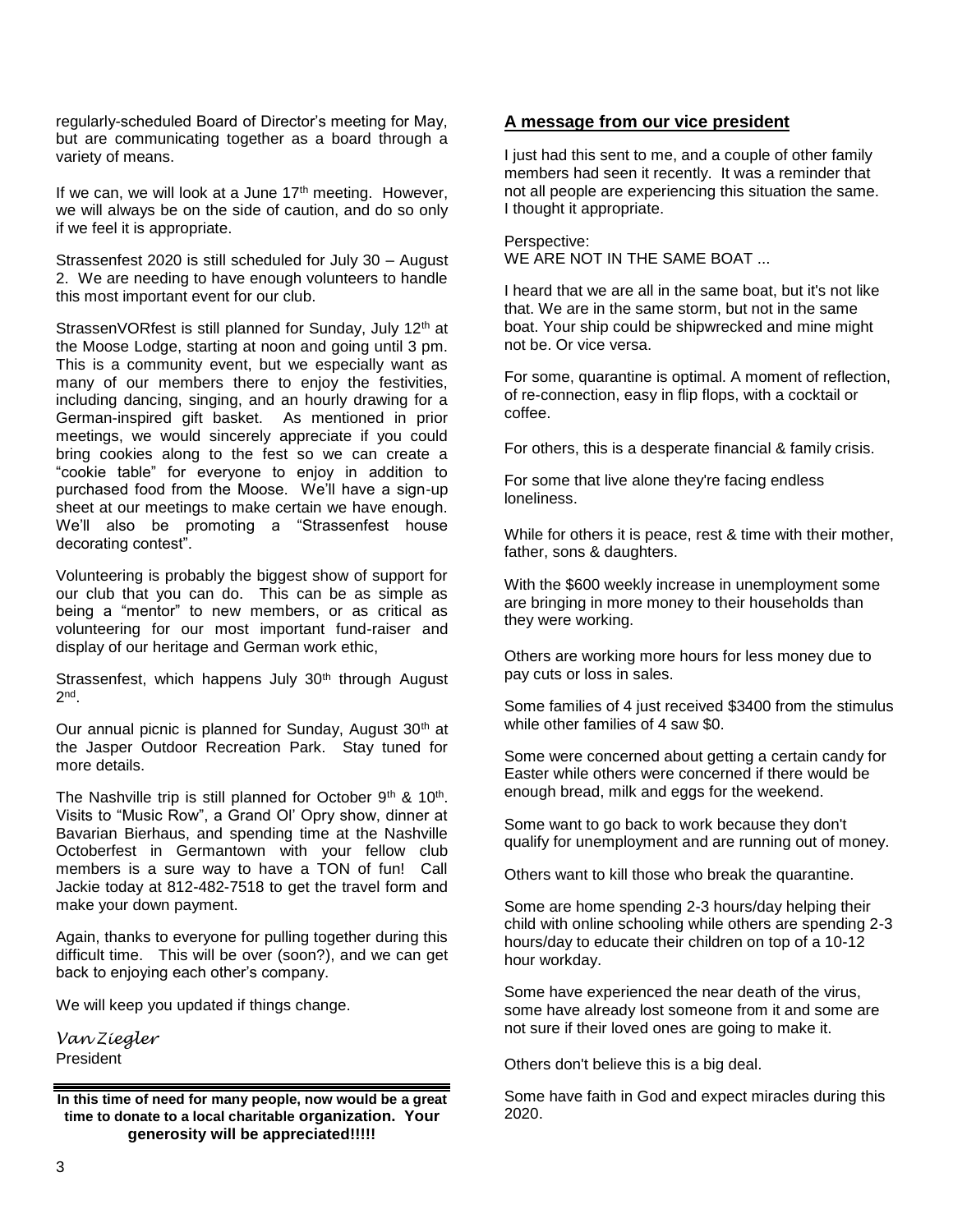Others say the worst is yet to come.

So, friends, we are not in the same boat. We are going through a time when our perceptions and needs are completely different.

Each of us will emerge, in our own way, from this storm. It is very important to see beyond what is seen at first glance. Not just looking, actually seeing.

We are all on different ships during this storm experiencing a very different journey.

Realize that and be kind.

Unknown author

*Paul Siegel* Vice President

#### **Erinnerst Du Dich?**

Taken from **The Herald** – Friday, July 21, 2000 By Jason Recker Of The Herald Staff

#### Students learn their German A, B, C's

Alex Hilger sandwiches an "Ich bin cool" between scampering around the Jasper High School library Thursday morning and plopping down to take a rest.

The 6-year old adjusts his backward hat – his hair hangs out the back of the hat, now the front – and says he has no complaints about spending part of his summer in school.

Annie Stenftenagel sits at one end of a table with 11 other kids ages 4 to 11. Annie is the youngest. She shakes her head in response to a question from the teacher, Tara Deppert. Her long, brown, shiny hair follows her nod, swaying back and forth as she blurts out a German phrase.

This 4-year old can count to 10 in English and German.

She, like Alex, has no grumbles about spending Thursday in School, but does mention fights she sometimes has with her older sister, Erin, who sits three seats down, as a minor hitch.

Alex, Annie, and Erin all can count to 10 in German: Eins, zwie, drei….

The trio and its nine classmates all know the basis colors, too: blau, rot, weiss….

They're learning the alphabet, and most have mastered the German word for "tornado" (Wirbelsturm).

Not bad for kids who could be spending the summer sleeping, staining clothes and swimming.

That's not to say all 12 of Deppert's summer German students aren't stirring up mayhem in the July heat. But for two hours a day, this bunch sits, dances and plays its way to learning German.

If looks and actions help kids become scholarly, this is a crowd of competent cuties.

The level of attention and learning might surprise most. But not Deppert, who taught early-language German at Indiana University-Purdue University-Indianapolis' Child Care Center before becoming Jasper High School's German teacher in 1999.

Deppert says most kids at these ages are learning English and German at the same time, which helps nurture skills in both languages. The enthusiasm the group displays as each child scurries into the teachers' lounge for a snack doesn't hurt, either.

It's the perfect time to teach them, because they're so excited about learning," Deppert says. "I don't think they realize how much they already know."

Hannah Brescher, 15, will be a sophomore this fall, and helps Deppert with the summer program. Though Deppert expected the accelerated learning, Brescher showed some surprise.

"The little kids are able to learn so much," she says. "They're so cute."

Ryan Grammer, who Deppert says is one of her most impressive students, seems to guide the group, answering nearly every question precisely and swiftly.

As he places each foot on a colored cutout of a footprint, 11 year-old Ryan says learning the different words is the hardest part of the class.

One of Thursday morning's fames included a session where kids had to say the color of each footprint along a path in order to keep walking and finish the path.

Ryan had no problems. Neither did Emma Wininger, who says she has the most difficulty with some of the long, letter-cluttered German vocabulary.

Heather Hopf, 11, didn't have any problems, either, and says most of the German comes easily to her. Her grandpa, Norb Dall, speaks fluent German. Conversations with him helped nurse her skills.

"The numbers are hard," she says as she proudly shows off a German penny (pfennig) given to her by her grandmother.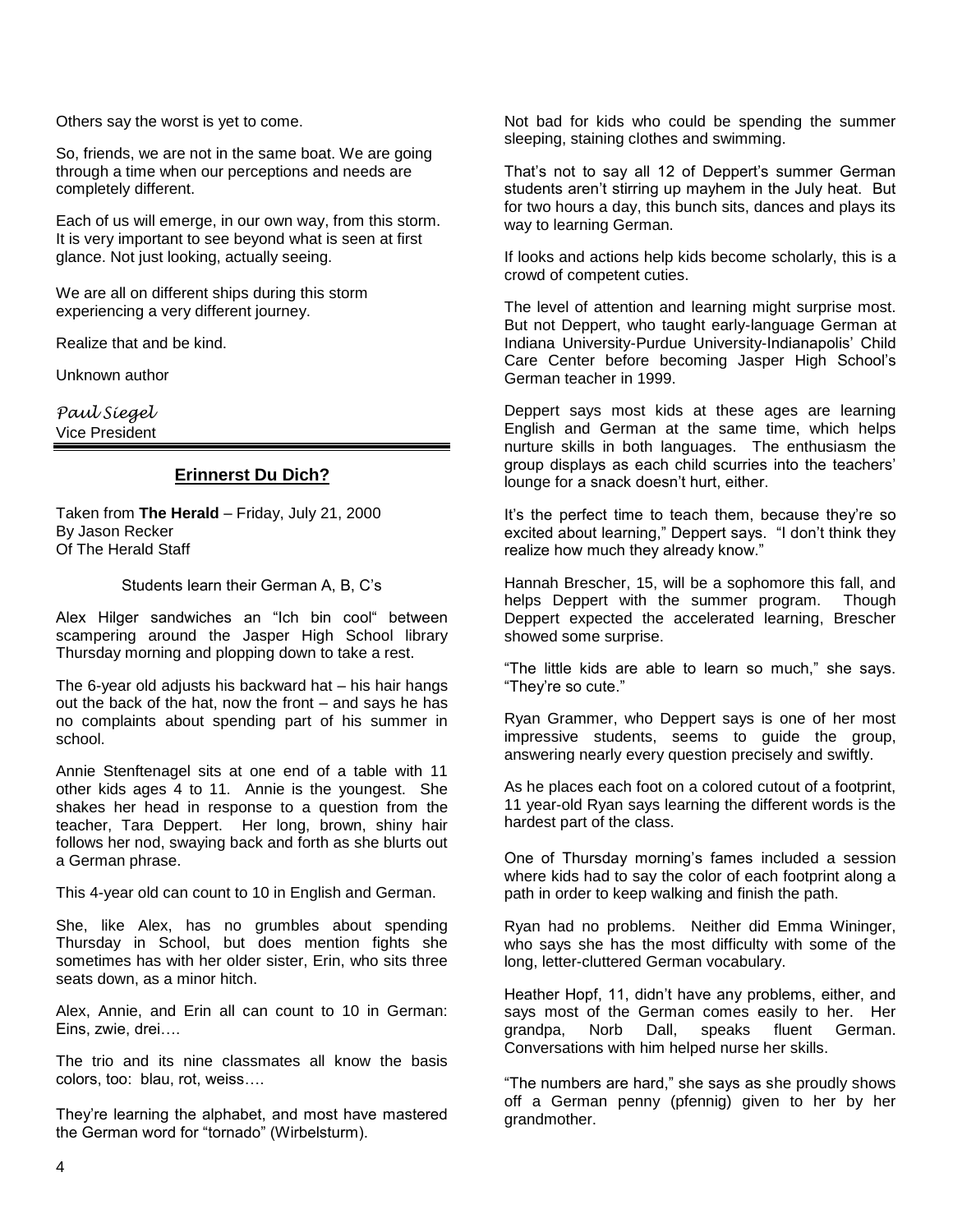Jasper's deeply rooted German heritage lends itself to Deppert's fledgling program – open to students in the Greater Jasper school district – which she set up with a grand from the Indiana Humanities Council and plans to continue next summer.

She initially approached the Jasper DeutscherVerein (German club) to determine community interest in a children's German class. Her strongest response stemmed from grandparents, who encouraged their grandchildren to enroll in the program.

Deppert speaks about 60-70 percent German during the sessions, but would like to see more reading and writing. Time, however, limited that effort. Deppert allowed each student to pick out a German name and refers to each by that name on a regular basis.

Quizzes each day ensure each student is learning. Each kid checks off the task he accomplished, like reciting the colors, numbers, months and seasons.

Deppert uses music and games to keep the children's attention and make the atmosphere more conducive to learning. Annie, a big fan of tunes, gets down to a German melody while her classmates scurry around her, twisting their bodies to the beat.

"I like the games and the dancing," Annie says. "I've always liked German."

### **StrassenVORfest – A "Prep for the Fest" Event**

The Jasper DeutscherVerein (Jasper German Club) will again have a community, family friendly event, StrassenVORfest on Sunday, July 12th, from noon to 3pm at the Moose Lodge in Jasper. This will be a "Prep for the Fest" event.

StrassenVORfest will help usher in the 2020 Strassenfest which will be held in Jasper on July 30 – August 2.

There will be German dancing, singing, and German themed coloring for kids.

Local businesses have donated items for three gift baskets to be given away at 1pm, 2pm, and 3pm for those who register.

The Strassenfest wood cut-out will be available for those who wish to take pictures.

There will be 2020 Strassenfest buttons and mugs for sale as well as various sizes of Strassenfest buntings, slightly used and new traditional German clothing items.

Also available will be a variety of vintage Strassenfest souvenirs for sale.

Come for lunch. And enjoy the afternoon with us!!!!

Bridgette Bartley will again have a clothing booth to sell vintage dirndls, lederhosen, wool socks, men's and women's DeutscherVerein vests, children's German clothing, or any other German clothing items from members. Now is the time to begin going through your closets and chest of drawers.

Please have all items given to her by June 17th. Please have all items tagged with your name, telephone number, size of item, and how much you want to sell your item for.

We would like to have all vintage items given to Bridgette by June 17th so she has time to document all items for the clothing booth. Bringing items the day of StrassenVORfest makes getting items properly displayed very difficult.

More details to come later!!!!!!

#### **Amaretto Pie**

1 stick butter, softened 1 cup all-purpose flour ½ cup chopped pecans

First filling:

- 1 (8 oz) pkg cream cheese
- 3 tbsp. Amaretto liqueur
- 1 cup **confectioners'** sugar
- 1 cup Cool Whip topping

Second Filling:

1 small pkg Coconut cream pudding and pie filling 1 1/2 cups milk

Mix butter, flour and chopped pecans and spread in a 9 inch pie pan. Bake in 350 degree oven for 12 minutes. Let cool before filling.

For first filling, mix cream cheese, Amaretto, confectioners' sugar and Cool Whip until smooth. Spread over cooled pie crust. For second filling, mix pudding and pie filling and mile according to package directions. Spread over first filling. Use rest of Cool Whip over top of pie. Let set overnight in refrigerator for liqueur to set in.

**(taken from S & S Chefs)**

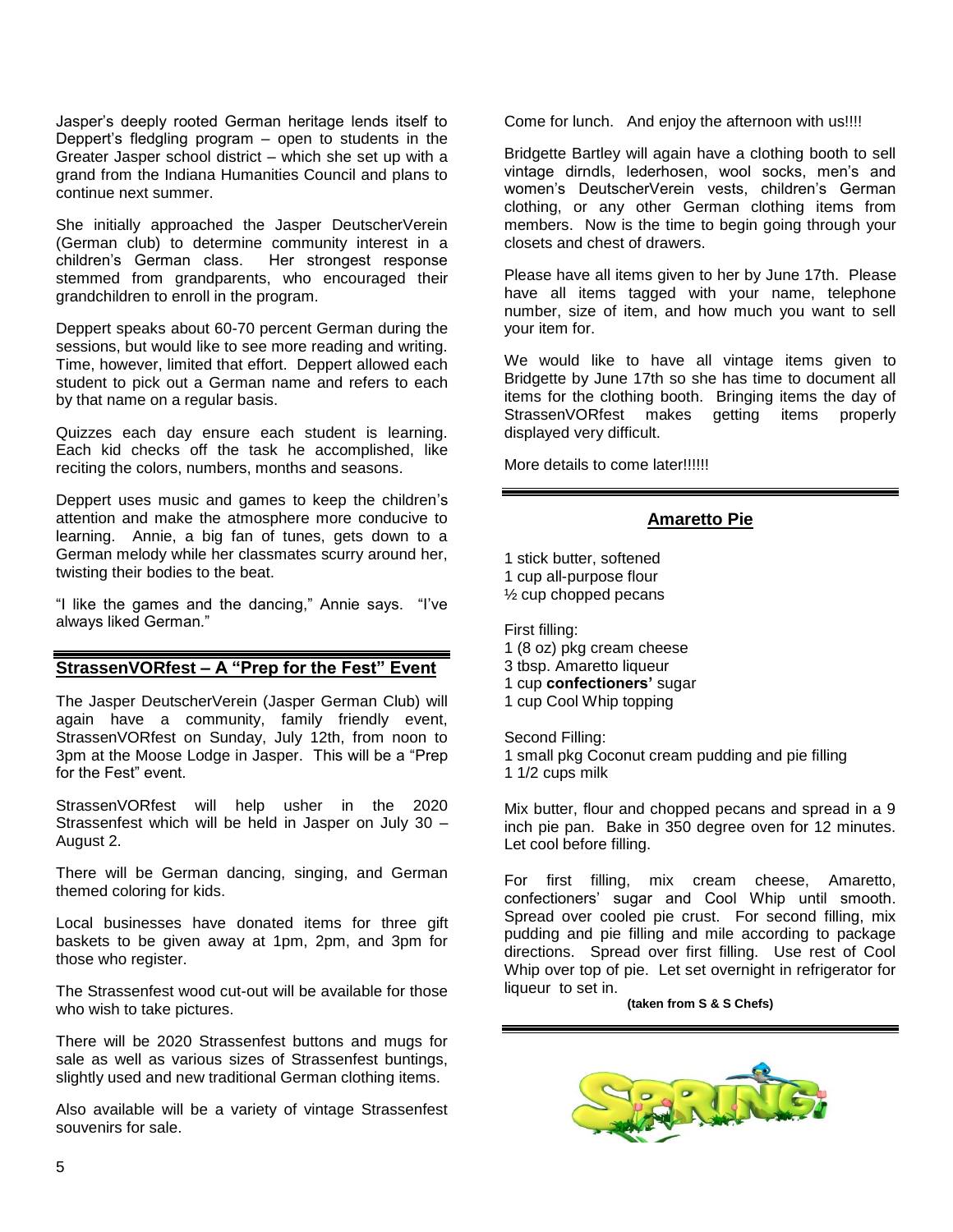# **Symbolism of Maiglöckchen, Lily of the Valley, in Germany**

On May the first, or Maitag, and throughout the month, everywhere you look, you will see Maiglöckchen or Lily of the Valley. Flower shops sell bouquets and small posies, you will see image on cards, and people love to give them as a special sweet smelling token of happiness, joy and love. What made these little bell shaped flowers such an important May Day gift? What is the symbolism of Lily of the Valley in Germany?

#### German Symbolism of Lily of the Valley

Is there a more descriptive flower name? In Latin, *Convallaria magalis* (Lily of the Valley) means "that which belongs to May," and in German, Maiglöckchen which means "little May bells". And that is exactly what they are… little white bell shaped blossoms that bloom in May. When Maiglöckchen appear, it means that Spring has arrived…and along with it a promise of love, and a return to happiness.

In German pagan belief, Lily of the Valley were closely associated with Ostara. This divine virgin goddess of spring and dawn appears to help banish the cold winter, and renew life. The sweet smelling white flower symbolizes her purity and humility. And the green leaves are associated with hope. To show their respect and worship, people would burn Maiglöckchen in the [Easter](https://germangirlinamerica.com/easter-fire-germany/)  [Fires.](https://germangirlinamerica.com/easter-fire-germany/)

Fascinating (to me, anyway) is how the Christian church not only seem to have co-opted many Easter symbols and traditions from Ostara [\(Eggs and Rabbits](https://germangirlinamerica.com/where-did-easter-bunny-originate/) are the most obvious), in the 15th Century, the church adopted Lily of the Valley as a symbolic plant for the Virgin Mary. Legend says that Maiglöckchen first appeared near the base of the cross where Mary shed tears for her son. These "Woman's Tears" or "Mary's Tears" became symbolic of pure Christian love.

Because of this symbolism, Lily of the Valley is frequently seen in May wedding bouquets. (May being the wedding month in Germany). You also find it in communion and confirmation bouquets.

(**takenfrom: https://germangirlinamerica.com/symbolism-lily-ofthe-valley/**



#### **Endowments at the Dubois County Community Foundation**

#### **Jasper Deutscher Verein (German Club) German Heritage Endowment**

A donor-advised endowment to benefit generations in ensuring that our German heritage is preserved and enriched in Jasper and Dubois County.

#### **Claude and Martina Eckert Sister Cities Endowment**

A designated endowment to provide support to Sister Cities of Jasper, Inc. to support the Jasper/Pfaffenweiler relationship.

A gift to the Jasper DeutscherVerein (German Club) German Heritage Endowment or to the Claude and Martina Eckert Sister Cities Endowment is a wonderful way to remember that special someone. A gift in honor of someone or in memory of someone may be given. The Dubois County Community Foundation will send a letter of acknowledgment to the individual being honored or to the family of someone being remembered. Send your gift along with the appropriate information to the Dubois County Community Foundation, P. O. Box 269, Jasper, IN 47547-0269. Envelopes are also available at the greeting table at each club meeting.

Enclosed is my gift of \$ to the\_\_\_\_\_\_\_\_\_\_\_\_\_\_\_\_\_\_\_\_\_\_\_\_\_\_\_\_\_\_\_\_\_\_\_\_\_\_\_\_ (Please specify appropriate Endowment) Name: \_\_\_\_\_\_\_\_\_\_\_\_\_\_\_\_\_\_\_\_\_\_\_\_\_\_\_\_\_\_\_\_\_\_\_\_\_\_\_ Address: \_\_\_\_\_\_\_\_\_\_\_\_\_\_\_\_\_\_\_\_\_\_\_\_\_\_\_\_\_\_\_\_\_\_\_\_\_ City/State/Zip: \_\_\_\_\_\_\_\_\_\_\_\_\_\_\_\_\_\_\_\_\_\_\_\_\_\_\_\_\_\_\_\_\_ I want my gift to be in memory of / in honor of: \_\_\_\_\_\_\_\_\_\_\_\_\_\_\_\_\_\_\_\_\_\_\_\_\_\_\_\_\_\_\_\_\_\_\_\_\_\_\_\_\_\_\_\_\_

\_\_\_\_\_\_\_\_\_\_\_\_\_\_\_\_\_\_\_\_\_\_\_\_\_\_\_\_\_\_\_\_\_\_\_\_\_\_\_\_\_\_\_\_\_

Gifts to the Jasper Deutscher Verein (German Club) German Heritage Endowment January 1, 2020 to March 31, 2020

#### **In Memory of Rita Egler**

Jason and Susan Ahlbrand David and Barbara Berger Kate Buchta Jim and Rita Corn Tom and Patti Goepfrich Paul and Laura Grammer Jim and Kim Purucker Bill and Jan Rubino David and Angela Rudolph Rosina Schuler Jim and Margaret Seifert